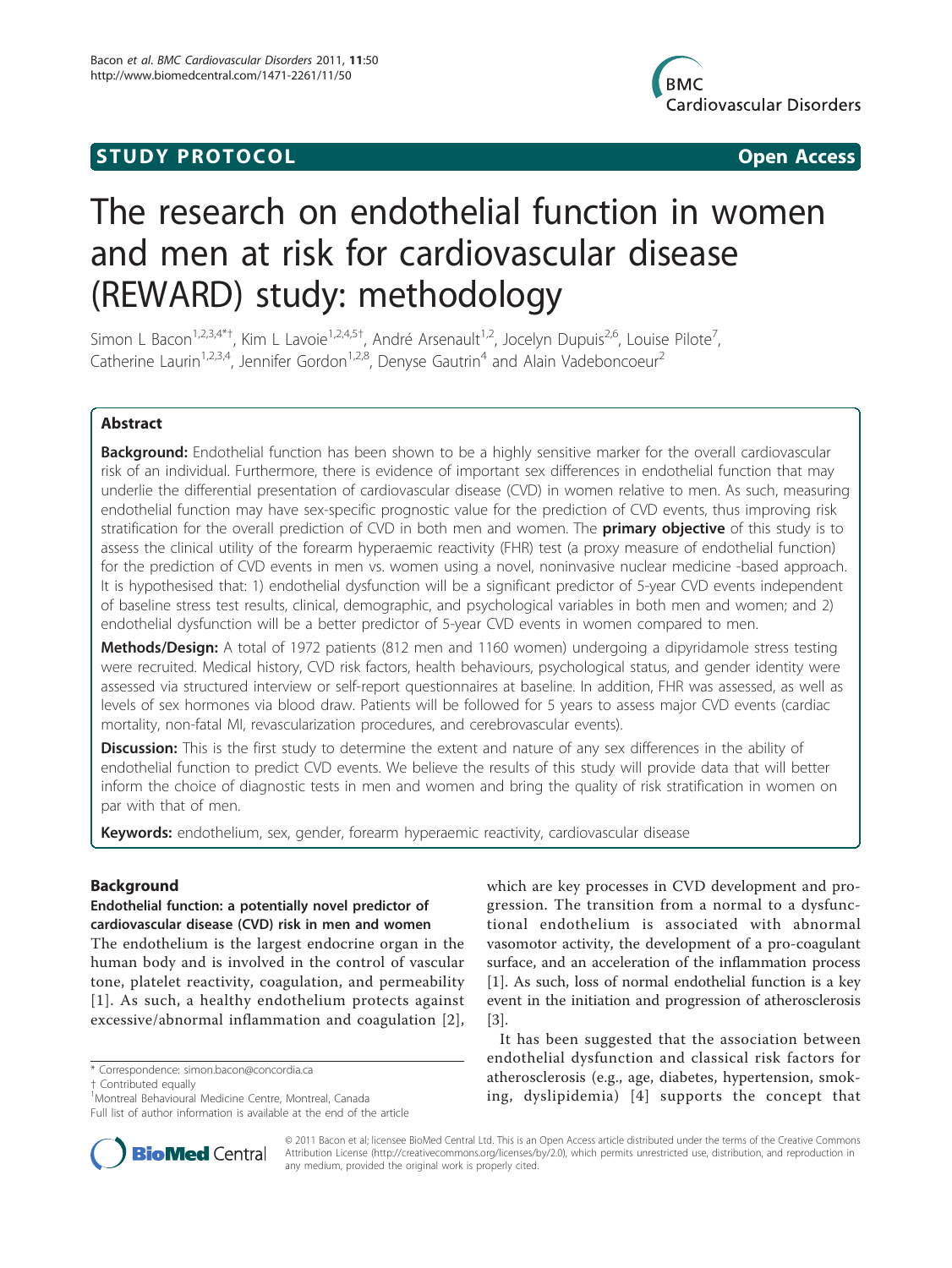endothelial *dysfunction* may be regarded as "an integrated risk of risk factors", indicating that it could serve as a highly sensitive marker for the overall cardiac risk of an individual [[5\]](#page-7-0). In addition, a recent review found that patients with endothelial dysfunction had a 3.5 (range 2.5 - 5.0) greater chance of having a cardiac event compared to those with normal endothelial function [[4](#page-7-0)]. Taken together, these findings suggest that measuring endothelial function has good prognostic value for the prediction of CVD events, and may be superior to more traditional methods of risk stratification (e.g., Framingham Risk Score). This potential utility is underscored by the fact that in many cases, traditional methods for stratifying cardiac risk in individuals are poor. For example, one study including over 12,000 men and women from Scotland reported that the Framingham Risk Score significantly underestimated cardiovascular mortality [[6](#page-7-0)]. In addition, both the Framingham Risk Score and the National Cholesterol Education Program (NCEP) model have been shown to generally underestimate CVD risk in women [[7](#page-7-0)-[10\]](#page-7-0). Moreover, the Framingham Risk Score has been shown to overesti*mate* CVD risk in men, particularly among non-American cohorts [[11](#page-7-0),[12\]](#page-7-0). Similar limitations have been found with other risk models (e.g., the Reynolds Risk Score) [[13,14\]](#page-7-0). As such, there is clearly a need for better prediction tools that provide more reliable estimates in men and women.

## Sex differences in endothelial function

There is evidence of important sex differences in endothelial function, many of which may underlie the differential presentation of CVD in women relative to men [[15-17](#page-7-0)]. Women have greater microvascular dysfunction relative to men [[18](#page-7-0)], which seems to be important in the aetiology of endothelial dysfunction. Moreover, both chest discomfort and chest pain in the absence of overt coronary artery disease have been linked to greater endothelial dysfunction in women [\[19](#page-7-0)]. There is also evidence of direct sex hormone effects on endothelial function. For example, the menstrual cycle has been shown to modulate endothelial function in healthy women. Specifically, studies have indicated that there is an increase in endothelium-dependent vasodilation as women pass from the follicular phase to the luteal phase [[20](#page-7-0),[21\]](#page-7-0), a period associated with an estrogen surge [\[21\]](#page-7-0). In comparison to healthy, age-matched men, healthy women tend to have better endothelial function, which may be due to improvements seen in both the follicular and luteal phases (compared to menses) [[22\]](#page-7-0). However, it should be noted that another study found that brachial artery endothelium-dependent vasodilation (as measured by ultrasound) was better in women compared to men, but this was largely

dependant on basal brachial artery diameter rather than hormonal effects [[23](#page-7-0)].

Further evidence of a link between sex, endothelial function, and CVD is highlighted by the fact that the earlier onset of CVD in men relative to women mirrors a similar pattern for endothelial function, with agerelated endothelial dysfunction also occurring earlier in men than women [\[24](#page-7-0),[25](#page-7-0)]. However, around the time of menopause, women have a steep decline in endothelial function such that their endothelial deterioration rapidly catches up with that of men [[26,27\]](#page-7-0). Finally, estrogen, progesterone, and androgen receptors have all been found in abundance in human vascular endothelium, with specific sex differences in the expression of hormone receptors [[28\]](#page-7-0). Not only does hormone replacement therapy directly stimulate endothelial receptors, but also indirectly modifies molecules known to affect the endothelium, e.g., lipoproteins, homocysteine [\[29](#page-7-0)].

Though it has been suggested that endothelial function has good prognostic value for the prediction of a broad range of important CVD events [[4\]](#page-7-0), to our knowledge, no studies to date have specifically assessed sex differences in the prognostic value of endothelial function testing. If there are sex-specific differences in the processes underlying risk factor injury and atherosclerotic responses that are responsible for the unique presentation of CVD in women, measuring endothelial function may help elucidate these differences. It may also help improve risk stratification and the overall prediction of CVD in both men and women.

#### Current measures of endothelial function

There are currently no direct measures of endothelial function. However, there are several indirect ways to estimate endothelial function, most notably using invasive coronary artery testing, the examination of blood markers, and via non-invasive peripheral artery assessments [[30\]](#page-7-0). Due to their relative ease of administration, i.e., use of non-invasive procedures, non-invasive arterial methods are the most frequently used and include plethysmography, ultrasound imaging, near infrared spectrometry, and transcutaneous oximetry. Although the optimal method of assessing endothelial function is still under debate [[31\]](#page-7-0), ultrasound imaging of the brachial artery during reactive hyperaemia (i.e., increased blood flow) [\[32\]](#page-7-0) is the most popular techniques. This method, called flow-mediated dilatation, measures vascular reactivity in response to hyperaemic challenge as its proxy measure of endothelial function. Although it is considered the current 'gold standard,' assessment of flow mediated dilatation poses several important challenges. In order to have adequate within laboratory reproducibility, administering this test requires very specialised training for the ultrasound technician, and even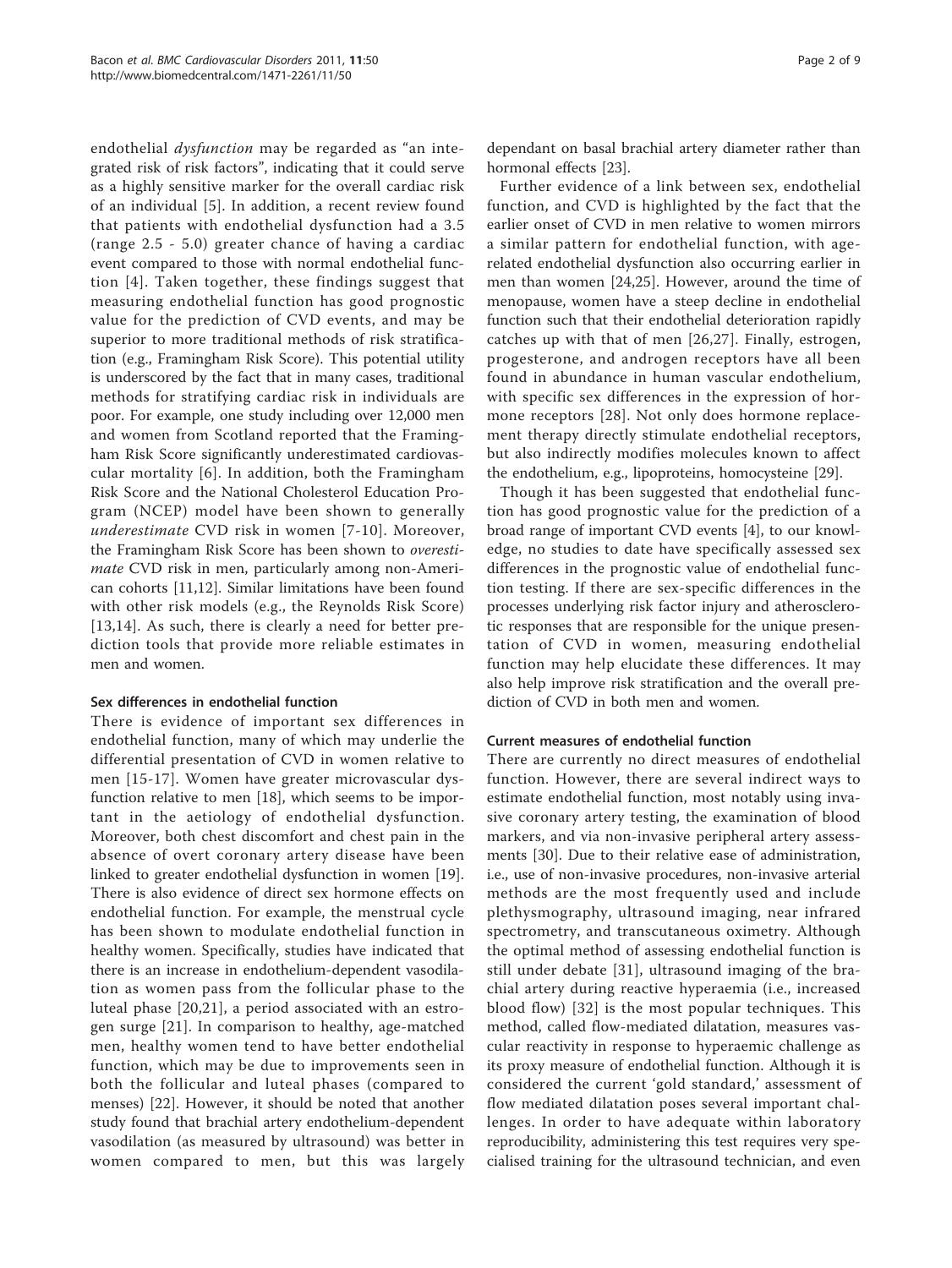with extensive training, there is generally poor between laboratory reliability [[33\]](#page-7-0). These limitations have meant that flow mediated dilatation has had limited clinical utility [[34\]](#page-7-0). The current study addresses these limitations by employing a novel method of assessing brachial artery reactivity (as a proxy measure of endothelial function) which has high reproducibility and reliability (see below for details) [\[35\]](#page-8-0).

#### Study Objectives, Aims and hypotheses

The primary objective of this study is to assess the clinical utility of brachial artery reactivity (a proxy measure of endothelial function) for the prediction of CVD events in men vs. women using a novel, noninvasive, nuclear medicine-based approach based on the reactive hyperemic response.

This study has the following specific aims:

**Primary aim** The primary aim is to prospectively evaluate sex differences in the extent to which endothelial function at baseline predicts risk for CVD events (including cardiac mortality, non-fatal myocardial infarction (MI), percutaneous coronary intervention's (PCI's), coronary artery bypass graft surgery (CABG), and cerebrovascular events) 5 years after a dipyridamole myocardial perfusion imaging (MPI) test.

Hypotheses 1) Endothelial dysfunction (as measured by brachial artery reactivity) will be a significant predictor of CVD events independent of baseline stress test results, clinical, demographic, and psychological variables in both men and women; and 2) endothelial dysfunction will be a better predictor of events at 5 years in women compared to men.

Secondary aim To evaluate the prognostic value of endothelial function testing compared to existing risk measures (i.e., pharmacological (dipyridamole) testing and the Framingham Risk Score) in men vs. women for the prediction of CVD events.

Hypotheses 1) Endothelial function testing will demonstrate greater sensitivity and specificity for the prediction of CVD events at 5 years than the other risk measures; 2) Endothelial function testing will show greater sensitivity and specificity for the prediction of CVD events at 5 years in women compared to men; and 3) Endothelial function testing will add significant incremental prognostic value to the other risk measures for the prediction of CVD events.

Additional exploratory analyses will be conducted to assess associations between various measures of psychological stress (e.g., anxiety, depression) and health behaviours (e.g., smoking, obesity, and physical activity) and endothelial function, and interactions between these variables with sex/gender. This is based on evidence suggesting that endothelial function may be impacted by both psychological and behavioural factors, including depression, smoking, and obesity, and that there may be a sex-specific nature to these relationships [[36-39\]](#page-8-0).

## Methods/Design

#### Patient Selection

A total of 1972 patients (812 men and 1160 women) undergoing a dipyridamole stress single photon emission computer tomography (SPECT) study in the Nuclear Medicine Department of the Montreal Heart Institute were recruited to undergo the baseline assessment. Recruitment was carried out between January 2007 and December 2010. As detailed in Figure 1, a total of 5822 patients presented to the department for dipyridamole stress testing, of which 3383 (58%) were screened for inclusion in the study. A total of 505 patients were excluded. Of the remaining 2878 eligible patients, 475 (17%) refused to participate or did not show-up for their appointment, 407 (14%) could not change their appointment to accommodate the testing schedule, and 24 (1%) were not tested due to SPECT equipment failure on the



problems with the SPECT camera's and MPI testing was cancelled for that time: No men  $=$  we were not recruiting men at certain points to ensure an over sampling of women; Missed  $=$  the research assistant was too busy with other participants to check these dossiers.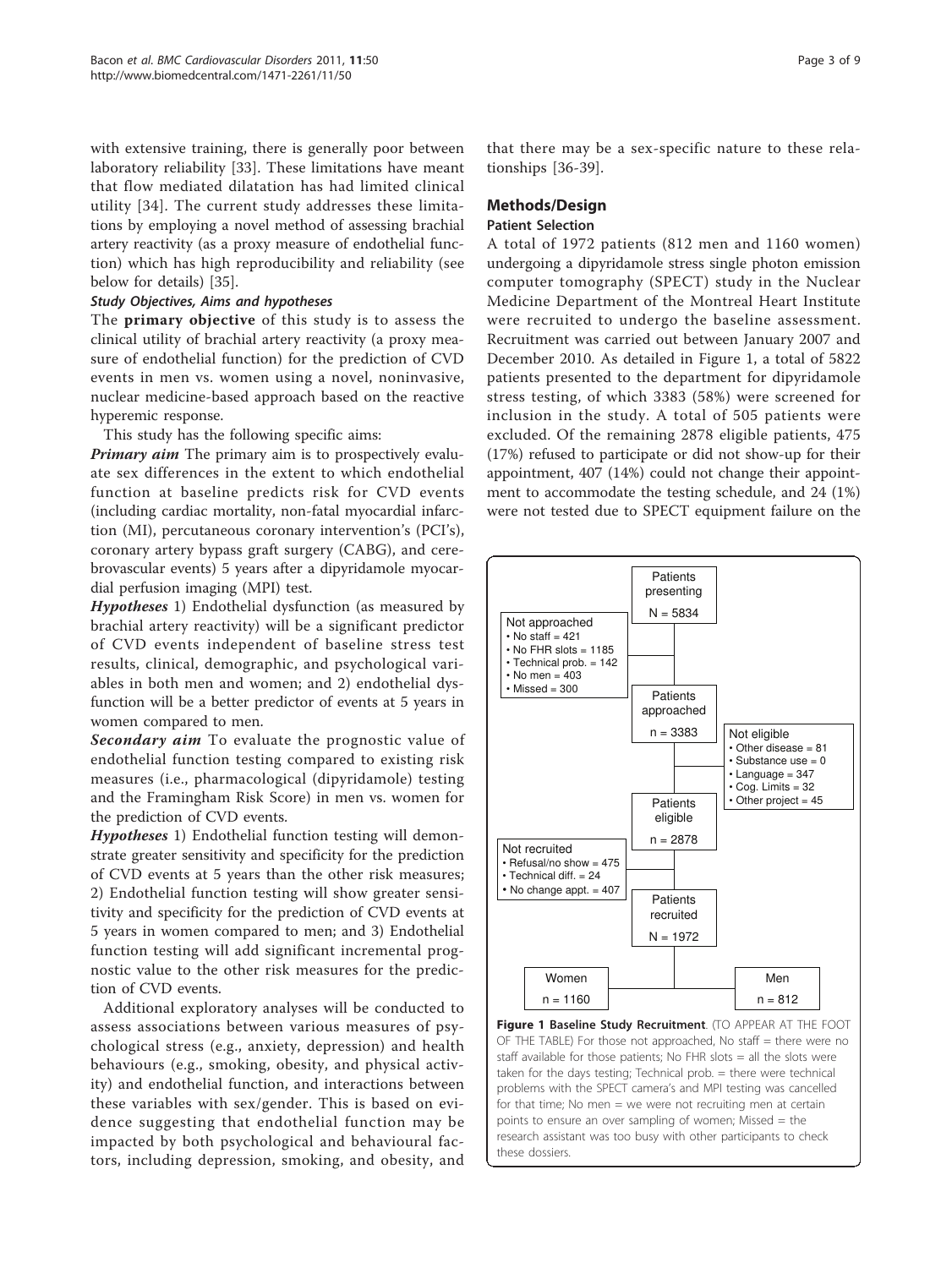day of testing. This left a final participating sample of 1972 patients, which was predominantly white (95%) and for which the average (SD) age was 67 (10) years for the men and 67 (10) years for the women. Based on previous data collected by the investigators and use of similar follow-up techniques [[40](#page-8-0)], an approximate 15% attrition rate is expected, which would result in a total follow-up sample of around 1700 individuals.

#### Baseline Inclusion/Exclusion Criteria

To be included in the study, patients must have undergone an independent, medically-indicated (prescribed) dipyridamole stress SPECT study, and be 18 years of age or older. Patients were excluded if they (1) had a serious co-morbid medical condition for which the patient was not expected to survive the next 12 months (e.g., chronic obstructive pulmonary disease, cancer, other autoimmune disease); (2) smoked or consumed caffeine or xanthine within 6 hours of the endothelial function test; (3) were unable to speak English or French; (4) had severe psychopathology (e.g., schizophrenia), current substance abuse, or apparent cognitive deficits (e.g., dementia) that would render the patient unable to provide informed consent; (5) were currently pregnant; or (6) they were participating in another study which prohibited their involvement in the current study.

## Study Design

## Baseline

Patients were pre-screened to verify eligibility by a trained clinical research assistant on the first day of a 2 day SPECT study protocol when they presented to the nuclear medicine department. On the day of their rest perfusion image and following the injection of the Tetrofosmin, eligible and consenting patients underwent the forearm hyperemic reactivity (FHR) test (a nuclear medicine based proxy measure of endothelial function, see below) [[35](#page-8-0)]. Sociodemographic, medical, clinical (including menopause status and menstrual cycle phase in women), and psychological data were collected across the two days of the stress test protocol via structured interview and self-report questionnaires. In addition, the prevalence of depressive and anxiety disorders was assessed using a brief structured psychiatric interview the Primary Care Evaluation of Mental Disorders (PRIME-MD).

## Follow-up

All patients will be re-contacted one, three, and five years after enrolment to ascertain self-reported CVD events and to determine changes in medical, behavioural, and psychological status. These data will be collected via questionnaire that will be mailed to participants with a pre-addressed stamped envelope for returning the information (see Figures 2 and 3 for the



follow-up algorithms). In addition, at the 5-year followup assessment, patients will have the PRIME-MD readministered in person or by phone. All events occurring over the 5-year follow-up will be confirmed (including death) by reviewing hospital medical and provincial electronic database (i.e., Régie de l'assurance maladie du Québec [RAMQ], MedEcho, and the Institut de la statistique du Québec [ISQ]) records. This study was approved by the Research Ethics Board of the Montreal Heart Institute and all patients provided written, informed consent.

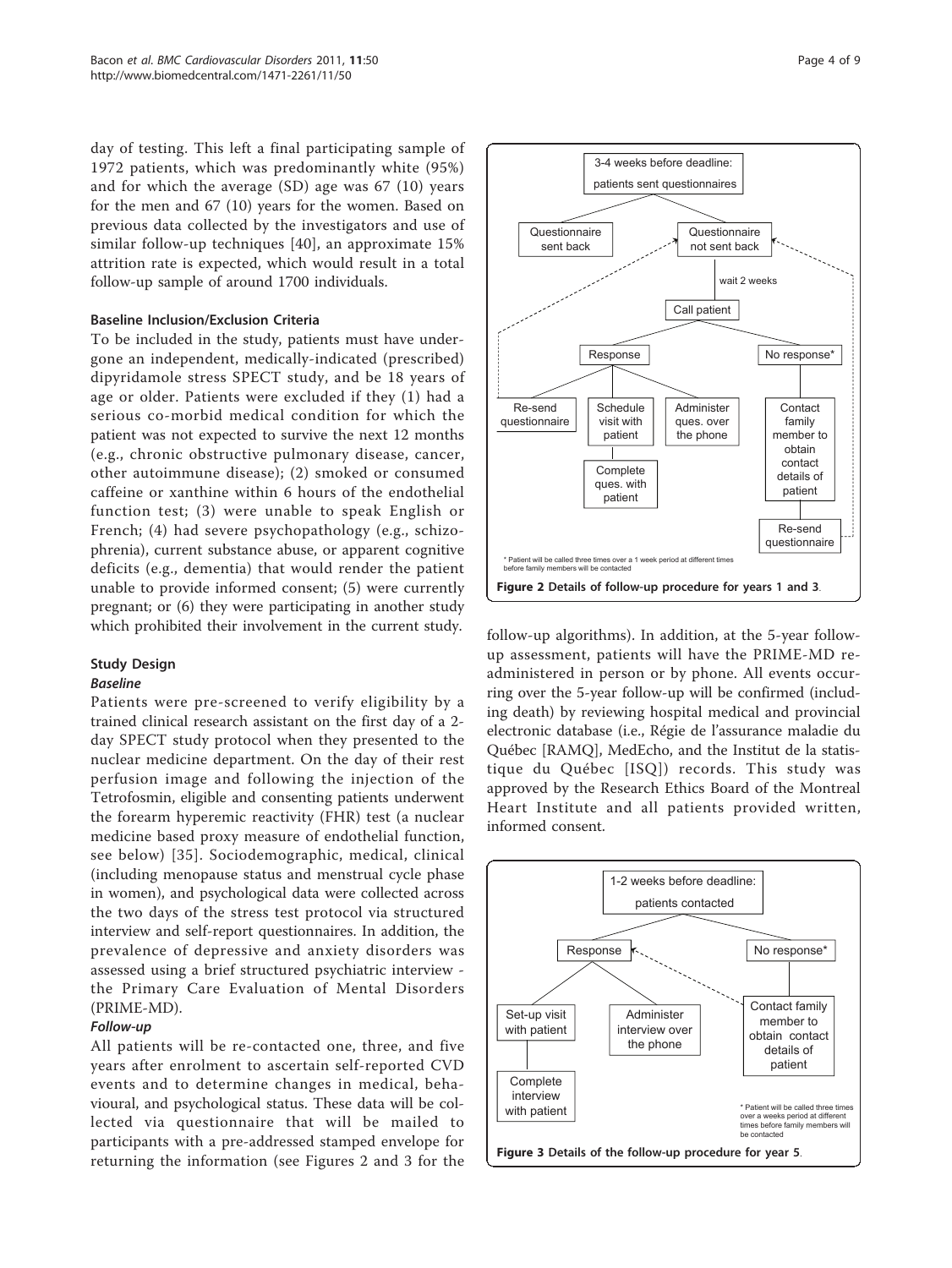#### Baseline Measures

#### Dipyridamole stress test study

The dipyridamole test was carried out according to standard protocol [[41\]](#page-8-0). The rest image was collected on day 1 and the dipyridamole stress image on day 2. For the dipyridamole study, a total dose of .568 mg/kg of dipyridamole diluted in a 20 ml saline was infused at a regular rate over a period of 4 min. A maximum dose of 50 mg was used. A dose of 15 to 22 mCi of the radioactive tracer (Technetium Tc-99 m Tetrofosmin) was injected 6 min after the administration of dipyridamole. Heart rate was recorded by electrocardiogram (ECG: and electronically stored) at baseline, during every minute of the test, and during recovery. Blood pressure was recorded every 1-3 min from baseline through to the end of recovery. During recovery, aminophylline and/or nitroglycerine was administered at the discretion of the attending physician. Approximately 45 min after the end of the test, the patient had their SPECT image recorded. On the rest day, the patient was injected with Technetium Tc-99 m Tetrofosmin during the endothelial function test, and had their SPECT image recorded approximately 45 min later.

SPECT images were obtained using a triple-head, large field of view camera equipped with low-energy, highresolution, parallel-hole collimators. Sixty-four projections were acquired over a  $360^{\circ}$  variable elliptic orbit on a  $64 \times 64 \times 16$ -byte matrix with a zoom of 1.44. A 20% symmetric energy window centered on the 140 keV peak was used. Processing will be performed using filtered back-projection with a Butterworth filter (cutoff 0.7, order 8) without attenuation correction. Short-axis slides, each one pixel thick (5.3 mm), will be reconstructed and displayed as a two-dimensional polar map. Standard software (Autoquant) estimates of stress, rest, and stress-rest differential scores will be used to define reversible stress-induced abnormal images (i.e., ischemia).

#### Assessment of endothelial function using the Forearm Hypereamic Reactivity (FHR) test

Our technique for assessing endothelial function is a nuclear medicine variation of the well-established flowmediated dilation protocol [\[35,42-44\]](#page-8-0). The approach is based on the intravenous injection of a tracer and the simultaneous non-invasive external detection of the tracer ingress and transit into a forearm submitted to reactive hyperaemia and the control contralateral forearm. Approximately 1 hr before the rest SPECT image, a hyperemic challenge was administered by the nuclear technician by inflating a blood pressure cuff placed on the right arm 50 mm Hg above systolic blood pressure for 5 minutes. The patient was seated with both arms extended over the top of large field of view gammacamera. Thirty seconds after sudden cuff release, the Technetium Tc-99 m Tetrofosmin was injected as a bolus. A dynamic (1 frame/second) image of the forearms was recorded for 5 minutes. The standard SPECT rest imaging was carried out approximately 30-45 minutes after the completion of testing. The specific measure of the FHR test which is used as a proxy of endothelial function, the Rate of Uptake Ratio (RUR), is derived by comparing the first-pass activity-time curves between the hyperaemic and non-hyperaemic arms. In our previous research, we found that an RUR of 3.55 discriminates between patients with and without coronary artery disease (CAD), i.e., patients with a RUR  $\leq$ 3.55 were more likely to have CAD [[35](#page-8-0)]. It is believed that a higher RUR may be indicative of better endothelial function (i.e., greater uptake in the hyperaemic arm compared to the control arm). However, it should be noted that whilst RUR is partly dependent on endothelial function (as per flow-mediated dilatation), it is also probable that there are other more global vascular factors which influence this too.

The FHR technique offers a number of advantages over existing tests. It is a non-invasive technique that allows for repeated measurements with an internal control (non-hyperaemic arm) and discriminates between CAD and non-CAD patients with a high degree of sensitivity (95%) and specificity (90%) [[42\]](#page-8-0). It is easy to administer and minimizes human error in administration of the test, is highly reproducible (intra-class  $r =$ .89) [[43\]](#page-8-0), and shows high  $(r = .98)$  inter-rater reliability [[45](#page-8-0)]. In addition, it has the potential to be easily administered in any centre with nuclear medicine facilities. In contrast, the need for such facilities also limits its wider usage in research and general medical settings (e. g., primary care).

#### Demographic, Medical, and Health Behaviour Assessment

The following information was collected via structured interview from each patient at baseline: age, ethnicity, socioeconomic status (years of education, income, occupation [[46\]](#page-8-0), and residential deprivation [[47,48](#page-8-0)]), marital status, current and lifetime history of CVD, CVD risk factors [e.g., hypertension, hyperlipidemia], co-morbid conditions, medications (including hormone replacement therapy in women), details of immediate and extended family history of CVD, levels of physical activity [[49,50](#page-8-0)], and current and lifetime history of smoking and alcohol use/abuse [[51\]](#page-8-0). In addition, patients' height, weight, and waist circumference (WC) were measured on the day of the stress test to calculate body mass index (BMI) and central adiposity.

## Psychiatric Disorders, psychological status, quality of life, and gender identity

To assess depressive and anxiety disorders (which are the most common psychiatric disorders seen in cardiac populations) [[52,53\]](#page-8-0), patients underwent the mood and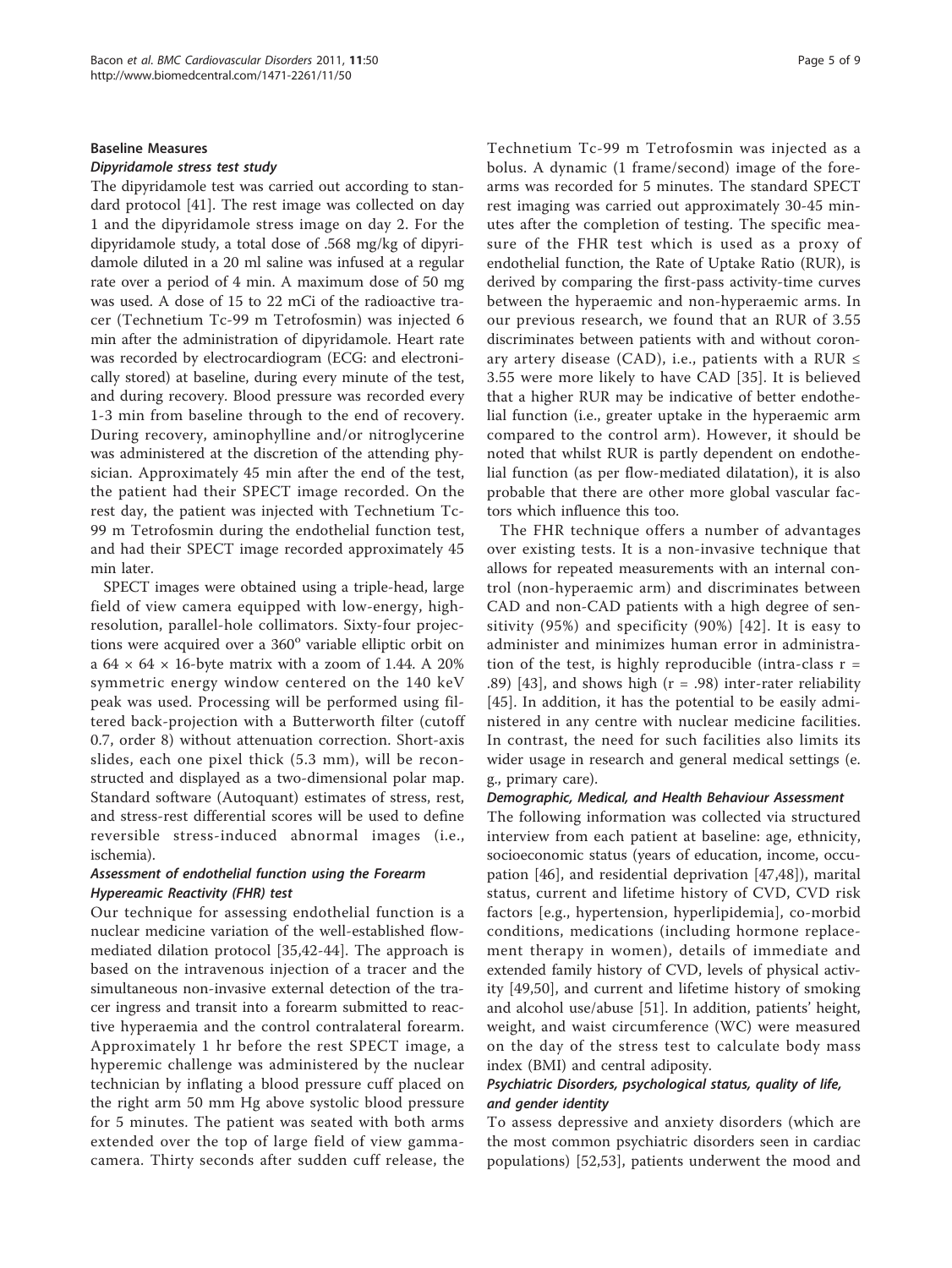anxiety disorders modules of the Primary Care Evaluation of Mental Disorders (PRIME-MD [[54\]](#page-8-0)). The PRIME-MD is a brief, psychiatric interview that generates psychiatric diagnoses based on Diagnostic and Statistical Manual of Mental Disorders criteria. It takes 5- 15 minutes to administer and score, and yields diagnoses of comparable sensitivity and specificity for individual disorders (e.g., major depression: sensitivity (83%) and specificity (88%) as longer structured interviews [[54\]](#page-8-0). Participants also completed a battery of self-report psychological questionnaires including the Anxiety Sensitivity Index [[55\]](#page-8-0), the Beck Anxiety Inventory [[56\]](#page-8-0), the Beck Depression Inventory-II [[57\]](#page-8-0), the Whiteley Hypochondriasis Scale [[58](#page-8-0)], the Multidimensional Health Locus of Control Scale [[59\]](#page-8-0), the Cook-Medley Hostility Inventory [[60](#page-8-0)], and the Short Form 36 quality of life scale [[61](#page-8-0)]. Patients also completed the Bem Sex Role Inventory [\[62](#page-8-0)] which measures gender identity (masculinity and femininity).

## Blood-Based Measures

On the day of the rest perfusion study and once the catheter had been sited for the tracer injection, a blood sample was drawn by the nuclear technician to obtain biochemical measures. Fasting measures of C-reactive protein, creatinine, uric acid, sedimentation, Haemoglobin A1C, glucose, triglycerides, insulin, a lipid panel (total cholesterol, high density lipoproteins, and low density lipoproteins), and a full blood count were obtained. In addition, we obtained measures of lutenizing hormone (LH), follicular stimulating hormone (FSH), estrogen, and testosterone in both men and women.

## Framingham Risk Score Calculation

The Framingham risk score will be determined for each patient using medical and clinical data collected during the baseline assessment. Separate risk scores for each model will be calculated for men and women using the algorithms published by Wilson et al. [[63](#page-8-0)][http://www.](http://www.framinghamheartstudy.org/risk/coronary.html) [framinghamheartstudy.org/risk/coronary.html](http://www.framinghamheartstudy.org/risk/coronary.html).

## Follow-up Measures

## Events Assessment

At the end of the study (an average of 5 years post recruitment of the baseline sample), all billable events and diagnostic procedures occurring in the province of Quebec will be obtained from the Commission de l'accés à l'information du Québec (the Quebec access to information commission). Patients and events will be linked using a unique identifier (the numéro d'assurance maladie: medical insurance number). Using the same identifier, mortality data (including date and cause of death) will be collected from the ISQ (Quebec's statistic institute). Using a standard protocol for the definition of CVD events [\[64\]](#page-8-0), the primary study endpoint will be

defined as a combination of cardiac mortality, non-fatal MI, revascularization procedures, and cerebrovascular events (i.e., stroke). In addition, self-reported information regarding medical status and medications, as well as all procedures and events undertaken since the last follow-up contact will be collected.

## Health behaviours

Information regarding changes in all health behaviours assessed at baseline (e.g., tobacco and alcohol consumption, physical activity level) will be collected. Selfreported weight and WC will also be obtained to assess changes in BMI and WC.

## Psychological variables, quality of life, and gender role

To assess changes in psychological variables, patients will complete the same self-report questionnaires as at baseline. Also, at the final (5-year) assessment, patients will undergo the PRIME-MD in person or by phone to verify changes in psychiatric status.

## Statistical Analyses

## Primary aim

To test the main hypothesis, Cox proportional hazards models will be used to evaluate the effect of sex and endothelial function (independent binary variable, defined using our previously published cut-point of 3.55 [[35](#page-8-0)]) on the time of occurrence of composite CVD events. Fixed covariates will be derived from baseline stress test, clinical, demographic, and psychological characteristics using Harrell's guidelines [\[65\]](#page-8-0). The models will be validated for calibration and discrimination using standard bootstrapping techniques [\[65](#page-8-0)]. In addition, we will estimate the concordance statistic (c-statistic), which represents the probability that for a randomly selected pair of individuals, one diseased and one non-diseased, the diseased individual has the higher estimated disease probability [[66](#page-8-0)].

## Secondary aims

To test the hypothesis that endothelial function will have higher specificity and sensitivity than other risk stratifiers (dipyridamole test and Framingham Risk Score) in the prediction of CVD events, a series of receiver operating characteristic (ROC) curve analyses will be used, adjusting for covariates. Initially, ROC curve analyses will be conducted individually for endothelial function and the dipyridamole test or the Framingham Risk Score, and the sensitivities and specificities will be compared. Following this initial step, a final ROC curve will be run where endothelial function and SPECT or the Framingham Risk Score will be entered simultaneously, which will allow for the determination of the additive value of endothelial function. This data will allow us to estimate both the positive and negative predictive value of endothelial function. Three separate series of ROC curve analyses will be used, one for men, one for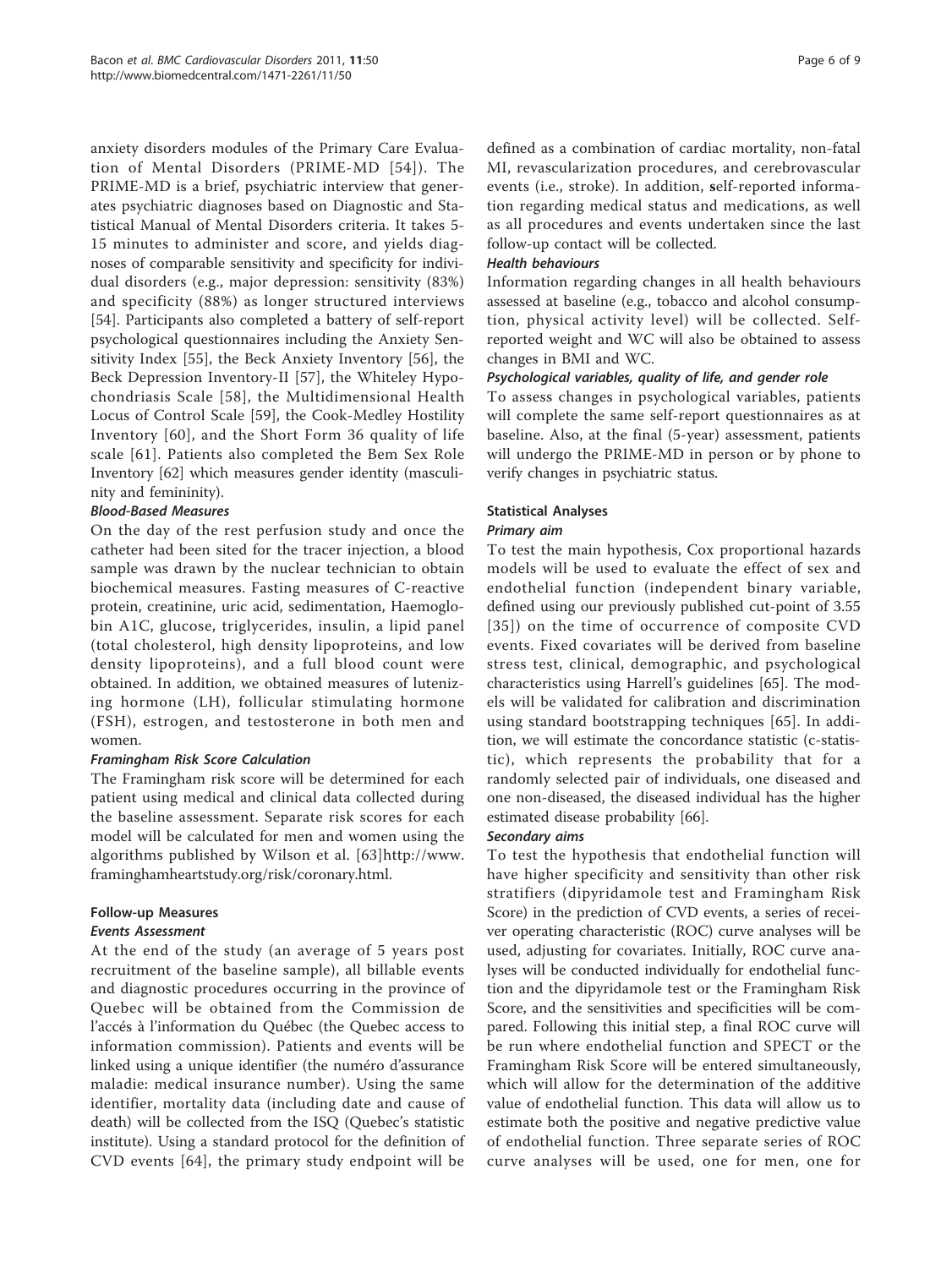women, and one where both sexes are included. Due to the extensive and varied number of tests, multiple tests will be corrected with Benjamini and Hochberg's False Discovery Rate correction procedure [\[67-69\]](#page-8-0). All analyses will be conducted using SAS (SAS Inc, NC).

#### Power calculations

Power calculations were performed to detect significant differences in the rate of CVD events identified in the primary aim between women and men and between those with normal RUR scores and those with reduced RUR scores (i.e., endothelial dysfunction). According to published data [\[70-72](#page-8-0)], we estimated an overall rate of CVD events for women of 22% during the total followup period. The equivalent estimate for men was 42% [[71,72](#page-8-0)]. Due to a dearth of data in women and a desire to develop a solid database for future exploratory analyses, we decided to over sample women in the current study, such that we would have 1200 (60%) women and 800 (40%) men. Given this sample size, combined event rates over the course of the follow-up are expected to be 30%. Adjustment of the sample size for an anticipated loss to follow-up of 15% would leave a final sample size of 1700 (1020 women and 680 men). In a multivariate Cox regression analysis of the hazard ratio (log) of CVD mortality on the predictor variable 'endothelial dysfunction' with an estimated SD of 0.48, a 0.05 significance level (two-sided), a variance inflation factor of 0.2 for the sex interaction [[73\]](#page-8-0), and an  $\mathbb{R}^2$ adjustment of 0.5 for covariates, setting power at 0.9 would mean that a hazard ratio of 1.53 would be detectable. It should be noted that these estimates are conservative and that a recent review of the effects of endothelial function on CVD outcomes found that those patients with endothelial dysfunction had about a 3.5 (range 2.5 - 5.0) greater likelihood of having a hard CVD event compared to patients without [[4](#page-7-0)]. It also should be noted that as no previous study has assessed the interaction of sex and endothelial function, this more conservative estimate is an appropriate first strategy. All sample size calculations were conducted using the PASS system of NCSS [[74\]](#page-8-0).

## **Discussion**

#### Limitations

Though the study has the potential to answer a number of important clinical questions, there are several limitations that should be noted. First, the selection of participants was not random and participants were predominantly white. As such, the results may not generalise to all populations. Second, the recruitment of patients undergoing dipyridamole stress tests implies that this study population is a high risk one relative to those undergoing standard exercise stress tests. As such,

the risk scores generated from the study may not be used to generate risk estimates for individuals at low to moderate risk of CVD. Third, the FHR test was conducted using the resting SPECT isotope injection. Whilst this has the benefit of reducing unnecessary exposure to additional doses of radiation and lowers cost, it does not allow us to test the independent (from SPECT) application of the FHR test in a clinical setting. It is anticipated that if the REWARD study provides positive (prognostic) results, that future studies will assess the cost-effectiveness of a stand-alone FHR test in a clinical setting, noting the potential for greater radiation exposure and potential patient safety concerns.

#### Originality, innovativeness, and importance

This is the first study to determine the extent and nature of any sex/gender differences in the ability of a novel, nuclear-medicine based measure of endothelial function to predict CVD events that holds great clinical potential for use in cardiac risk stratification of men and women. This is also the largest study to date to directly compare the predictive ability of endothelial function relative to existing risk models (e.g., dipyridamole test and the Framingham Risk Score). We believe the results of this study will provide data that will better inform the choice of diagnostic tests in men and women and bring the quality of risk stratification in women on par with that of men.

#### List of Abbreviations

BMI: Body mass index; CABG: Coronary Artery Bypass Graft Surgery; CAD: Coronary Artery Disease; CVD: Cardiovascular disease; FHR: Forearm Hypereamic Reactivity; ISQ: Institut de la statistique du Québec; MI: Myocardial Infarction; MPI: Myocardial Perfuction Imaging; NCEP: National Cholesterol Education Program; PCI: Percutaneous Coronary Intervention; PRIME-MD: Primary Care Evaluation of Mental Disorders; RAMQ: Régie de l'assurance maladie du Québec; ROC: receiver operating characteristic; RUR: Rate of Uptake Ratio; SPECT: Single photon emission computer tomography; WC: Waist circumference.

#### Acknowledgements and Funding

The authors would like to acknowledge the following people for their help in the collection and entry of the baseline data: Bernard Meloche, Lynn Jolicoeur, Sandra Favret, Marie-Claude Poirier, Nadine Bekkouche, and Xueli Zhao.

Funding for the collection of data was provided by two operating grants from the Canadian Institutes of Health Research (MOP 79445 and MOP 89965). New investigator salary support was provided by the Fonds de la recherche en santé du Québec (FRSQ) (KLL & SLB) and CIHR (SLB), and student funding was provided by GENESIS (a CIHR ICE Team: CL), FRSQ (CL), and the CIHR/Vanier scholarship program (JG).

#### Author details

<sup>1</sup>Montreal Behavioural Medicine Centre, Montreal, Canada. <sup>2</sup>Research Centre Montreal Heart Institute - a University of Montreal affiliated hospital, Montreal, Quebec, Canada. <sup>3</sup>Department of Exercise Science, Concordia University, Montreal, Quebec, Canada. <sup>4</sup>Research Centre, Hôpital du Sacré-Coeur de Montréal - a University of Montreal affiliated hospital, Quebec, Canada. <sup>5</sup>Department of Psychology, University of Quebec at Montreal (UQAM), Montreal, Quebec, Canada. <sup>6</sup> Department of Medicine, Université de Montréal, Montreal, Quebec, Canada. <sup>7</sup> Department of Medicine, McGill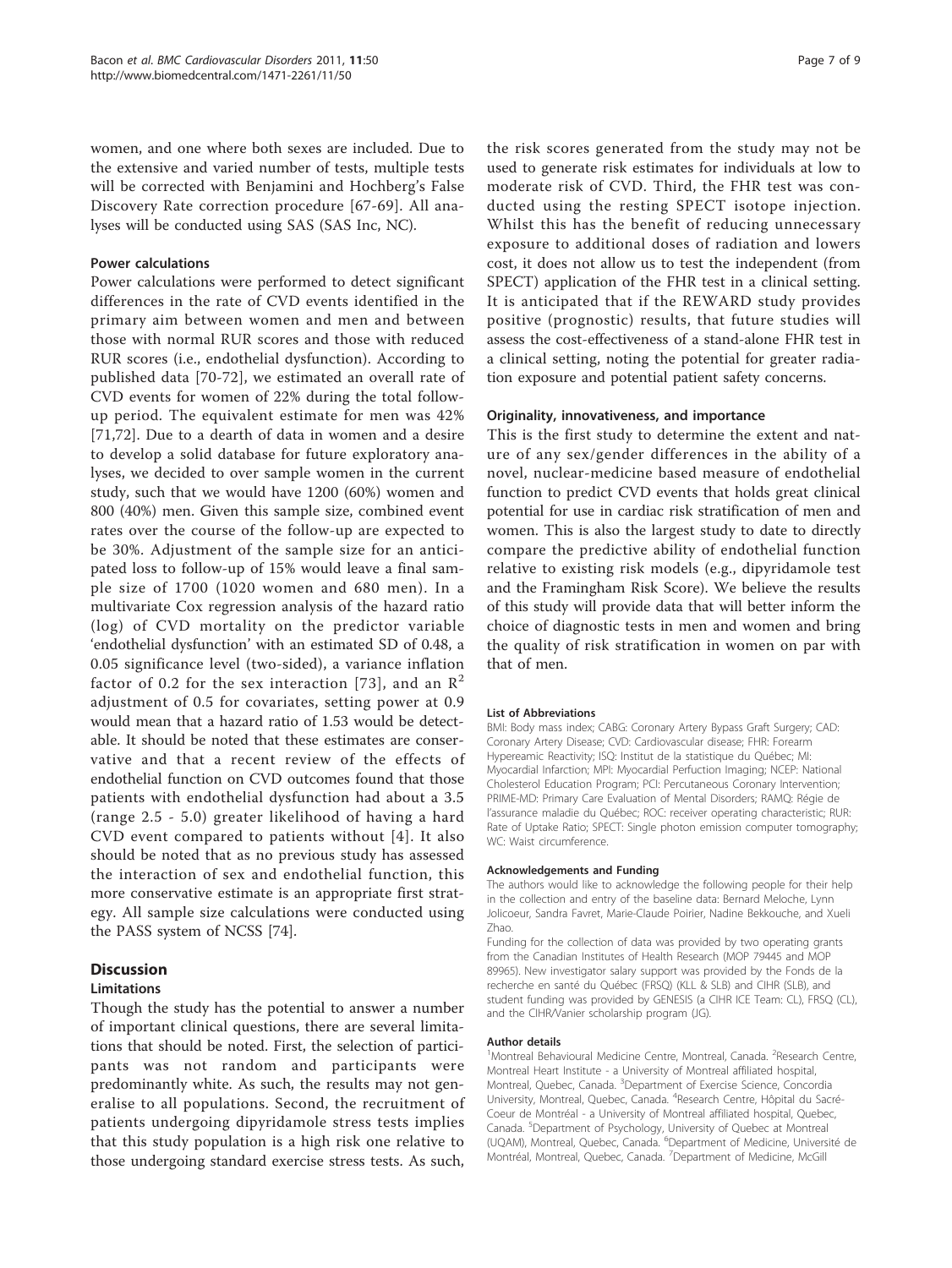<span id="page-7-0"></span>University, Montreal, Quebec, Canada. <sup>8</sup>Department of Psychology, McGill University, Montreal, Quebec, Canada.

#### Authors' contributions

SLB and KLL conceived of the study, obtained funding for the study, participated in its design and coordination, and drafted the manuscript. AA carried out all FHR assessments and participated in the design of the study. JD provided guidance on the outcomes assessments and participated in the design of the study. LP participated in the design of the study, especially around issues of gender and sex. CL coordinated the data collection and provided input on the psychological measures included. JG participated in data collection and provided input on the psychological measures included. DG provided guidance on the statistical analyses and participated in the design of the study. AV provided medical coverage for all baseline assessments. All authors read and approved the final manuscript.

#### Competing interests

André Arsenault owns the patent rights for the FHR procedure (US 64,449,945 B1) and also owns 100% of SyGeSa Ltd who owns the rights for the proprietary software used in the calculation of RUR. The other authors declare that they have no competing interests.

#### Received: 4 March 2011 Accepted: 10 August 2011 Published: 10 August 2011

#### References

- 1. Quyyumi AA: [Prognostic value of endothelial function.](http://www.ncbi.nlm.nih.gov/pubmed/12818731?dopt=Abstract) Am J Cardiol 2003, 91:19H-24H.
- 2. Healy B: [Endothelial cell dysfunction: an emerging endocrinopathy](http://www.ncbi.nlm.nih.gov/pubmed/2197313?dopt=Abstract) [linked to coronary disease.](http://www.ncbi.nlm.nih.gov/pubmed/2197313?dopt=Abstract) J Am Coll Cardiol 1990, 16:357-358.
- 3. Bugiardini R, Manfrini O, Pizzi C, Fontana F, Morgagni G: [Endothelial](http://www.ncbi.nlm.nih.gov/pubmed/15136498?dopt=Abstract) [Function Predicts Future Development of Coronary Artery Disease: A](http://www.ncbi.nlm.nih.gov/pubmed/15136498?dopt=Abstract) [Study of Women With Chest Pain and Normal Coronary Angiograms.](http://www.ncbi.nlm.nih.gov/pubmed/15136498?dopt=Abstract) Circulation 2004, 109:2518-2523.
- 4. Lerman A, Zeiher AM: [Endothelial function: cardiac events.](http://www.ncbi.nlm.nih.gov/pubmed/15668353?dopt=Abstract) Circulation 2005, 111:363-368.
- Bonetti PO, Lerman LO, Lerman A: [Endothelial Dysfunction: A Marker of](http://www.ncbi.nlm.nih.gov/pubmed/12588755?dopt=Abstract) [Atherosclerotic Risk.](http://www.ncbi.nlm.nih.gov/pubmed/12588755?dopt=Abstract) Arterioscler Thromb Vasc Biol 2003, 23:168-175.
- 6. Brindle PM, McConnachie A, Upton MN, Hart CL, Davey Smith G, Watt GC: [The accuracy of the Framingham risk-score in different socioeconomic](http://www.ncbi.nlm.nih.gov/pubmed/16281999?dopt=Abstract) [groups: a prospective study.](http://www.ncbi.nlm.nih.gov/pubmed/16281999?dopt=Abstract) British Journal of General Practice 2005, 55:838-845.
- 7. Akosah KO, Schaper A, Cogbill C, Schoenfeld P: [Preventing myocardial](http://www.ncbi.nlm.nih.gov/pubmed/12742284?dopt=Abstract) [infarction in the young adult in the first place: how do the national](http://www.ncbi.nlm.nih.gov/pubmed/12742284?dopt=Abstract) [cholesterol education panel iii guidelines perform?](http://www.ncbi.nlm.nih.gov/pubmed/12742284?dopt=Abstract) J Am Coll Cardiol 2003, 41:1475.
- Nasir K, Michos ED, Blumenthal RS, Raggi P: [Detection of High-Risk Young](http://www.ncbi.nlm.nih.gov/pubmed/16286182?dopt=Abstract) [Adults and Women by Coronary Calcium and National Cholesterol](http://www.ncbi.nlm.nih.gov/pubmed/16286182?dopt=Abstract) [Education Program Panel III Guidelines.](http://www.ncbi.nlm.nih.gov/pubmed/16286182?dopt=Abstract) J Am Coll Cardiol 2005, 46:1931-1936.
- 9. Michos ED, Nasir K, Braunstein JB, Rumberger JA, Budoff MJ, Post WS, Blumenthal RS: [Framingham risk equation underestimates subclinical](http://www.ncbi.nlm.nih.gov/pubmed/15907856?dopt=Abstract) [atherosclerosis risk in asymptomatic women.](http://www.ncbi.nlm.nih.gov/pubmed/15907856?dopt=Abstract) Atherosclerosis 2006, 184:201-206.
- 10. Michos ED, Vasamreddy CR, Becker DM, Yanek LR, Moy TF, Fishman EK, Becker LC, Blumenthal RS: [Women with a low Framingham risk score and](http://www.ncbi.nlm.nih.gov/pubmed/16338271?dopt=Abstract) [a family history of premature coronary heart disease have a high](http://www.ncbi.nlm.nih.gov/pubmed/16338271?dopt=Abstract) [prevalence of subclinical coronary atherosclerosis.](http://www.ncbi.nlm.nih.gov/pubmed/16338271?dopt=Abstract) Am Heart J 2005, 150:1276-1281.
- 11. Brindle P, Emberson J, Lampe F, Walker M, Whincup P, Fahey T, Ebrahim S: [Predictive accuracy of the Framingham coronary risk score in British](http://www.ncbi.nlm.nih.gov/pubmed/14644971?dopt=Abstract) [men: prospective cohort study.](http://www.ncbi.nlm.nih.gov/pubmed/14644971?dopt=Abstract) Brit Med J 2003, 327:1267-1273.
- Hense H-W, Schulte H, Lowel H, Assmann G, Keil U: Framingham risk function overestimates risk of coronary heart disease in men and women from Germany–results from the MONICA Augsburg and the PROCAM cohorts. Euro Heart J 2003, 24:937-945.
- 13. Ridker PM, Buring JE, Rifai N, Cook NR: Development and validation of improved algorithms for the assessment of global cardiovascular risk in women: The Reynolds Risk Score. Jounral of the American Medical Association 2007, 297:611-619.
- 14. Blumenthal RS, Michos ED, Nasir K: [Further improvements in CHD risk](http://www.ncbi.nlm.nih.gov/pubmed/17299201?dopt=Abstract) [prediction for women.](http://www.ncbi.nlm.nih.gov/pubmed/17299201?dopt=Abstract) JAMA 2007, 297:641-643.
- 15. Miller VM, Mulvagh SL: Sex [steroids and endothelial function: translating](http://www.ncbi.nlm.nih.gov/pubmed/17466385?dopt=Abstract) [basic science to clinical practice.](http://www.ncbi.nlm.nih.gov/pubmed/17466385?dopt=Abstract) Trends Pharmacol Sci 2007, 28:263-270.
- 16. Matsuzawa Y, Sugiyama S, Sugamura K, Nozaki T, Ohba K, Konishi M, Matsubara J, Sumida H, Kaikita K, Kojima S, et al: [Digital Assessment of](http://www.ncbi.nlm.nih.gov/pubmed/20394872?dopt=Abstract) [Endothelial Function and Ischemic Heart Disease in Women.](http://www.ncbi.nlm.nih.gov/pubmed/20394872?dopt=Abstract) J Am Coll Cardiol 2010, 55:1688-1696.
- 17. Chow RWY, Handelsman DJ, Ng MKC: [Minireview: Rapid Actions of Sex](http://www.ncbi.nlm.nih.gov/pubmed/20392826?dopt=Abstract) [Steroids in the Endothelium.](http://www.ncbi.nlm.nih.gov/pubmed/20392826?dopt=Abstract) Endocrinology 2010, 151:2411-2422.
- 18. Reis SE, Holubkov R, Conrad Smith AJ, Kelsey SF, Sharaf BL, Rogers WJ, Reichek N, Rogers WJ, Bairey Merz CN, Sopko G, et al: [Coronary](http://www.ncbi.nlm.nih.gov/pubmed/11320360?dopt=Abstract) [microvascular dysfunction is highly prevalent in women with chest pain](http://www.ncbi.nlm.nih.gov/pubmed/11320360?dopt=Abstract) [in the absence of coronary artery disease: results from the NHLBI WISE](http://www.ncbi.nlm.nih.gov/pubmed/11320360?dopt=Abstract) [study.](http://www.ncbi.nlm.nih.gov/pubmed/11320360?dopt=Abstract) Am Heart J 2001, 141:735-741.
- 19. Jacobs AK: [Coronary Revascularization in Women in 2003: Sex Revisited.](http://www.ncbi.nlm.nih.gov/pubmed/12551856?dopt=Abstract) Circulation 2003, 107:375-377.
- 20. Williams MR, Westerman RA, Kingwell BA, Paige J, Blombery PA, Sudhir K, Komesaroff PA: [Variations in endothelial function and arterial compliance](http://www.ncbi.nlm.nih.gov/pubmed/11701712?dopt=Abstract) [during the menstrual cycle.](http://www.ncbi.nlm.nih.gov/pubmed/11701712?dopt=Abstract) J Clin Endocrinol Metab 2001, 86:5389-5395.
- 21. English JL, Jacobs LO, Green G, Andrews TC: [Effect of the menstrual cycle](http://www.ncbi.nlm.nih.gov/pubmed/9678305?dopt=Abstract) [on endothelium-dependent vasodilation of the brachial artery in normal](http://www.ncbi.nlm.nih.gov/pubmed/9678305?dopt=Abstract) [young women.](http://www.ncbi.nlm.nih.gov/pubmed/9678305?dopt=Abstract) Am J Cardiol 1998, 82:256-258.
- 22. Hashimoto M, Akishita M, Eto M, Ishikawa M, Kozaki K, Toba K, Sagara Y, Taketani Y, Orimo H, Ouchi Y: [Modulation of Endothelium-Dependent](http://www.ncbi.nlm.nih.gov/pubmed/8521564?dopt=Abstract) [Flow-Mediated Dilatation of the Brachial Artery by Sex and Menstrual](http://www.ncbi.nlm.nih.gov/pubmed/8521564?dopt=Abstract) [Cycle.](http://www.ncbi.nlm.nih.gov/pubmed/8521564?dopt=Abstract) Circulation 1995, 92:3431-3435.
- 23. Adams MR, Robinson J, Sorensen KE, Deanfield JE, Celermajer DS: Normal ranges for brachial artery flow-mediated dilation: a non-invasive ultrasound test of arterial endothelial function. Journal of Vascular Investigation 1996, 2:146-150.
- 24. Zeiher AM, Drexler H, Saurbier B, Just H: [Endothelium-mediated coronary](http://www.ncbi.nlm.nih.gov/pubmed/8349804?dopt=Abstract) [blood flow modulation in humans. Effects of age, atherosclerosis,](http://www.ncbi.nlm.nih.gov/pubmed/8349804?dopt=Abstract) [hypercholesterolemia, and hypertension.](http://www.ncbi.nlm.nih.gov/pubmed/8349804?dopt=Abstract) Journal of Clinical Investigation 1993, 92:652-662.
- 25. Egashira K, Inou T, Hirooka Y, Kai H, Sugimachi M, Suzuki S, Kuga T, Urabe Y, Takeshita A: [Effects of age on endothelium-dependent vasodilation of](http://www.ncbi.nlm.nih.gov/pubmed/8319359?dopt=Abstract) [resistance coronary artery by acetylcholine in humans.](http://www.ncbi.nlm.nih.gov/pubmed/8319359?dopt=Abstract) Circulation 1993, 88:77-81.
- 26. Celermajer DS, Sorensen KE, Spiegelhalter DJ, Georgakopoulos D, Robinson J, Deanfield JE: [Aging is associated with endothelial dysfunction](http://www.ncbi.nlm.nih.gov/pubmed/8034885?dopt=Abstract) [in healthy men years before the age-related decline in women.](http://www.ncbi.nlm.nih.gov/pubmed/8034885?dopt=Abstract) J Am Coll Cardiol 1994, 24:471-476.
- 27. Halligan SC, Murtagh B, Lennon RJ, Pumper GM, Mathew V, Higano ST, Lerman A: [Effect of Long-term Hormone Replacement Therapy on](http://www.ncbi.nlm.nih.gov/pubmed/15595335?dopt=Abstract) [Coronary Endothelial Function in Postmenopausal Women.](http://www.ncbi.nlm.nih.gov/pubmed/15595335?dopt=Abstract) Mayo Clin Proc 2004, 79:1514-1520.
- 28. Sader MA, Celermajer DS: [Endothelial function, vascular reactivity and](http://www.ncbi.nlm.nih.gov/pubmed/11861030?dopt=Abstract) [gender differences in the cardiovascular system.](http://www.ncbi.nlm.nih.gov/pubmed/11861030?dopt=Abstract) Cardiovasc Res 2002, 53:597-604.
- 29. Thompson J, Khalil RA: Gender differences in the regulation of vascular tone. Clin Exp Pharm Physiol 2003, 30:1-15.
- Farouque HMO, Meredith IT: [The assessment of endothelial function in](http://www.ncbi.nlm.nih.gov/pubmed/11696683?dopt=Abstract) [humans.](http://www.ncbi.nlm.nih.gov/pubmed/11696683?dopt=Abstract) Coron Artery Dis 2001, 12:445-454.
- 31. Deanfield J, Donald A, Ferri C, Giannattasio C, Halcox J, Halligan S, Lerman A, Mancia G, Oliver JJ, Pessina AC, et al: [Endothelial function and](http://www.ncbi.nlm.nih.gov/pubmed/15643116?dopt=Abstract) [dysfunction. Part I: Methodological issues for assessment in the different](http://www.ncbi.nlm.nih.gov/pubmed/15643116?dopt=Abstract) [vascular beds: A statement by the Working Group on Endothelin and](http://www.ncbi.nlm.nih.gov/pubmed/15643116?dopt=Abstract) [Endothelial Factors of the European Society of Hypertension.](http://www.ncbi.nlm.nih.gov/pubmed/15643116?dopt=Abstract) J Hypertens 2005, 23:7-17.
- 32. Celermajer DS, Sorensen KE, Gooch VM, Spiegelhalter DJ, Miller OI, Sullivan ID, Lloyd JK, Deanfield JE: [Non-invasive detection of endothelial](http://www.ncbi.nlm.nih.gov/pubmed/1359209?dopt=Abstract) [dysfunction in children and adults at risk of atherosclerosis.](http://www.ncbi.nlm.nih.gov/pubmed/1359209?dopt=Abstract) Lancet 1992, 340:1111-1115.
- 33. Sejda T, Pit'ha J, Svandova E, Poledne R: [Limitations of non-invasive](http://www.ncbi.nlm.nih.gov/pubmed/15659082?dopt=Abstract) [endothelial function assessment by brachial artery flow-mediated](http://www.ncbi.nlm.nih.gov/pubmed/15659082?dopt=Abstract) [dilatation.](http://www.ncbi.nlm.nih.gov/pubmed/15659082?dopt=Abstract) Clinical Physiology and Functional Imaging 2005, 25:58-61.
- 34. Pyke KE, Tschakovsky ME: [The relationship between shear stress and flow](http://www.ncbi.nlm.nih.gov/pubmed/16051630?dopt=Abstract)[mediated dilatation: implications for the assessment of endothelial](http://www.ncbi.nlm.nih.gov/pubmed/16051630?dopt=Abstract) [function.](http://www.ncbi.nlm.nih.gov/pubmed/16051630?dopt=Abstract) Journal of Physiology 2005, 568:357-369.